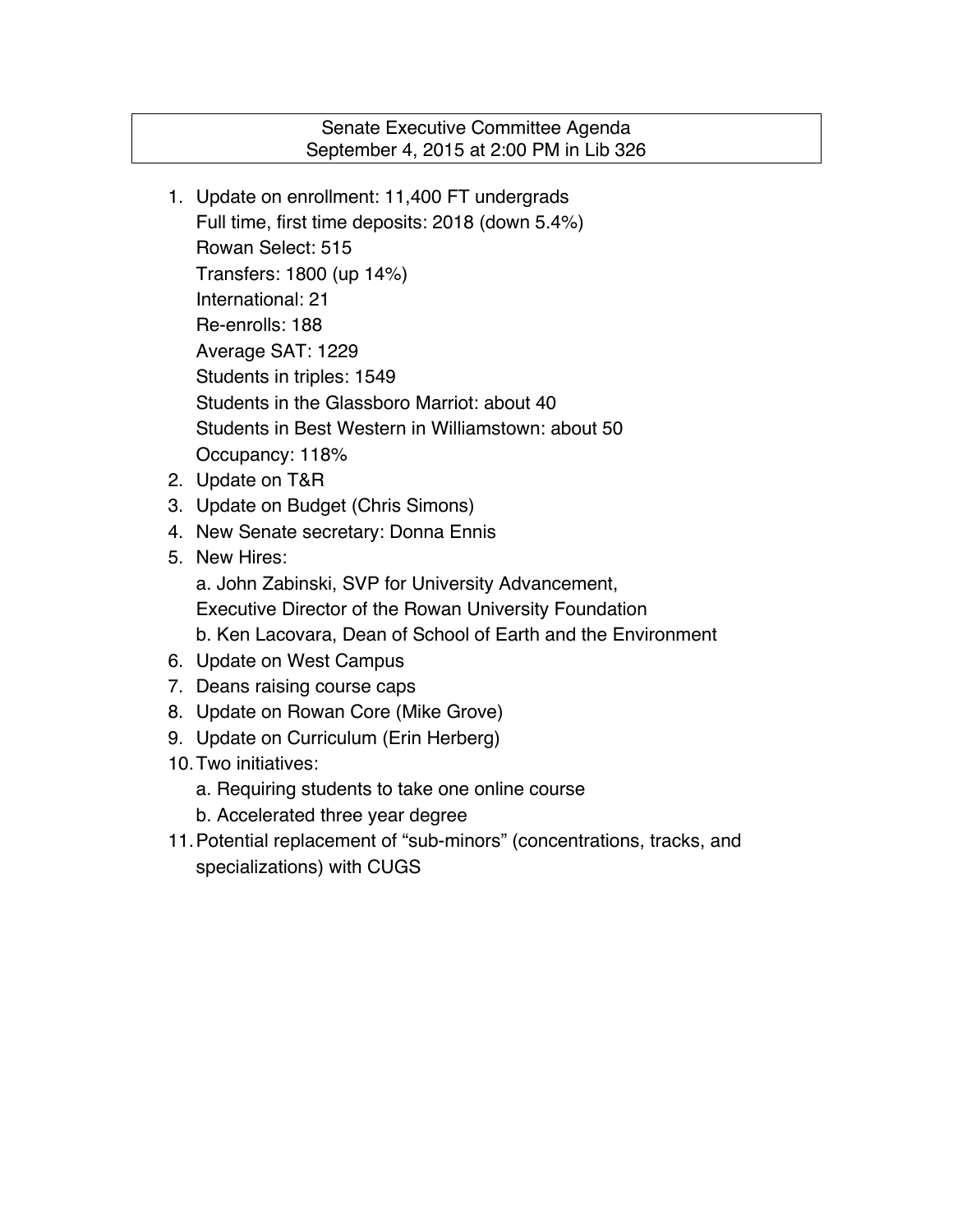## **ROWAN UNIVERSITY LABORATORY SAFETY POLICY Draft 2.1 (9-23-14)**

## **I. PURPOSE**

Rowan University is committed to promoting a healthy and safe working place and safe work practices for its faculty, staff, students and visitors. Rowan University's laboratory safety program depends on everyone's participation and cooperation and their commitment to perform their laboratory functions in a way that is safe for themselves and their coworkers. Failure to follow safety precautions not only exposes the individual to risks, but often compromises the safety of fellow workers and the surrounding community, and may result in injury, loss and/or damage.

The laboratory safety policy at Rowan University is committed to meet all the requirements of State and federal laboratory safety standards, which are intended to safely limit laboratory workers' exposure to hazardous substances. Laboratory workers must not be exposed to substances in excess of the permissible exposure limits (PEL) specified in Occupational Safety and Health Administration (OSHA) rule 29 CFR 1910, Subpart Z, Toxic and Hazardous Substances. Likewise, the Toxic Substances Control Act administered by the U.S. Environmental Protection Agency requires that prudent laboratory practices be developed and documented for research involving new chemicals that have not had their health and environmental hazards fully characterized. OSHA's Occupational Exposure to hazardous Chemicals in laboratories standard (29 CFR 1910.1450), referred to as the Laboratory Standard, cover the laboratories where chemical manipulation generally involves small amounts of a limited variety of chemicals. This standard applies to all hazardous chemical meeting the definition of "laboratory use" and having the potential for worker exposure. The OSHA (29 CFR 1910.1200) and New Jersey Worker and Community Right to Know standards (N.J.A.C. 8:59) require communicating information about hazardous materials used, produced or stored at work sites within the Commonwealth. These laws and Acts provide minimum standards that employees must adhere to and responsibilities of the employer for informing employees about occupational-health hazards in the work place. Over the past two decades, *Biosafety in Microbiological and Biomedical Laboratories* (BMBL) has become the code of practice for biosafety—the discipline addressing the safe handling and containment of infectious microorganisms and hazardous biological materials. The principles of biosafety introduced in 1984 in the first edition of BMBL1 and carried through in the fifth edition remain steadfast. These principles are containment and risk assessment. The fundamentals of containment include the microbiological practices, safety equipment, and facility safeguards that protect laboratory workers, the environment, and the public from exposure to infectious microorganisms that are handled and stored in the laboratory. Risk assessment is the process that enables the appropriate selection of microbiological practices, safety equipment, and facility safeguards that can prevent laboratory-associated infections. The purpose of periodic updates of BMBL is to refine guidance based on new knowledge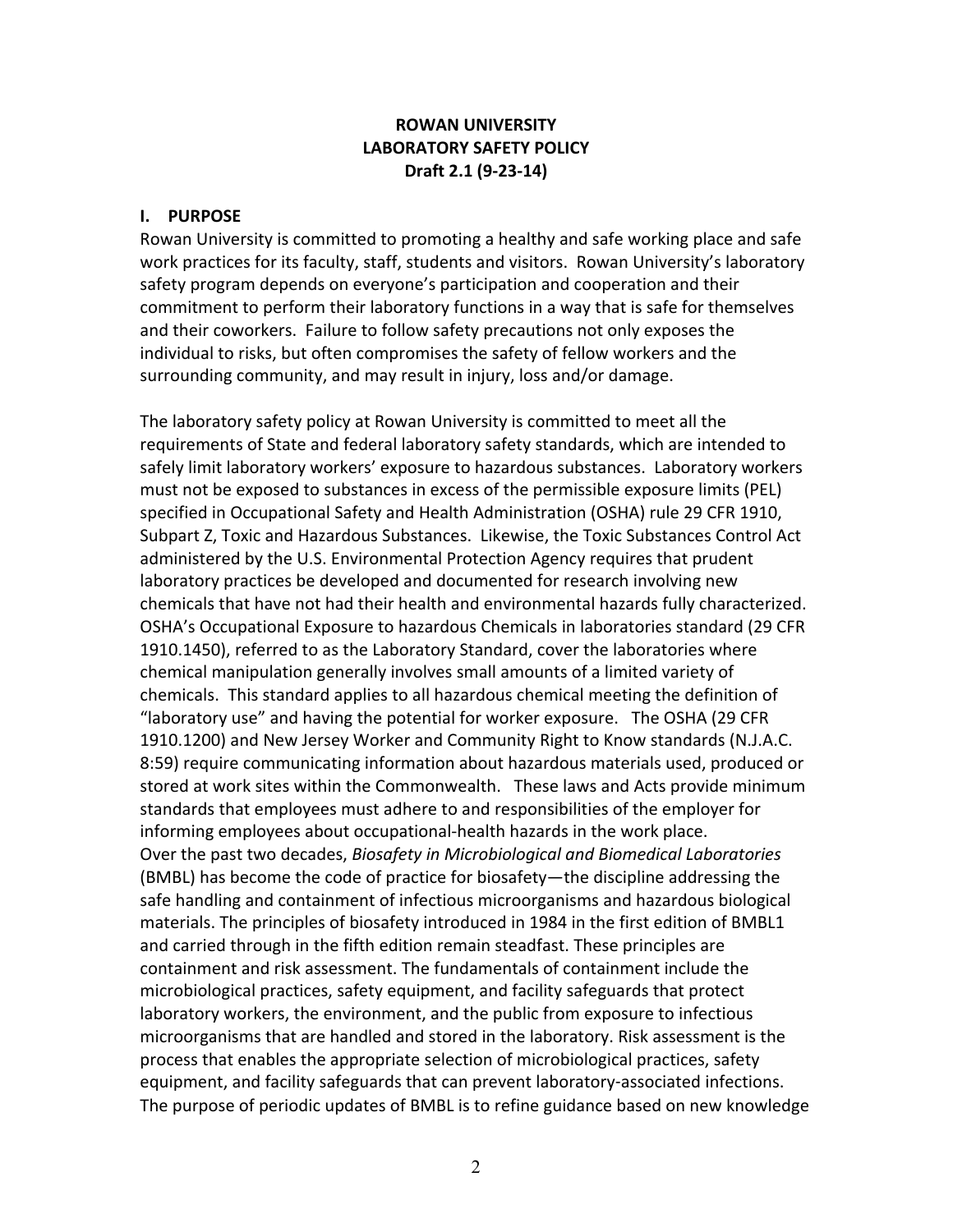and experiences and to address contemporary issues that present new risks that confront laboratory workers and the public health. In this way the code of practice will continue to serve the microbiological and biomedical community as a relevant and valuable authoritative reference.

The purpose of Rowan's policy is to inform and train the employees specifically about physical, microbiological and chemicals and other laboratory hazards. This Laboratory Safety Policy requires procedures for the use of personal protective equipment, practices that minimize the risk of injury or illness and ensures that employees have the training, information, support they need to work safely in the laboratory. The policy also recommends a wide spectrum of safety precautions ranging from daily housekeeping responsibilities to procedures to follow in emergency situations addressing specific issues related to general laboratory practices, biological safety, chemical safety, radiation safety and emergency procedures.

## **II. ACCOUNTABILITY**

Implementation of laboratory safety standards at the University is a shared responsibility of employees, supervisors, department heads, deans, senior administrative staff and EH&S.

- A. The president of Rowan University has ultimate authority for University's compliance with environmental, health and safety standards and policies at all facilities under university control. The president has authorized the department of Environmental Health and Safety (EH&S) and Office of Research to coordinate the University's environmental health and safety programs and to monitor the University's compliance with appropriate standards and policies.
- B. Administrators, who supervise academic and administrative units of the University (colleges, schools, departments, institutes, centers, etc.) as well as principal investigators of research programs, and department heads, are responsible for compliance with University environmental health and safety standards and policies in the departments under their authority. In carrying out their responsibilities for overall compliance, these administrations and supervisors, or their representatives, will consult as needed with EH&S regarding compliance with university, environmental, health, and safety standards.
- **C.** Administrators of all academic and administrative units of the University have the authority to see that their department members and affiliates receive compliance training regarding potential hazards associated with each person's employment with Rowan University. These administrators will also assist EH&S periodically to update employee compliance training records.
- D. Principal investigators and supervisors in consultation with EH&S are responsible for assessing the potential hazards associated with the tasks of the participants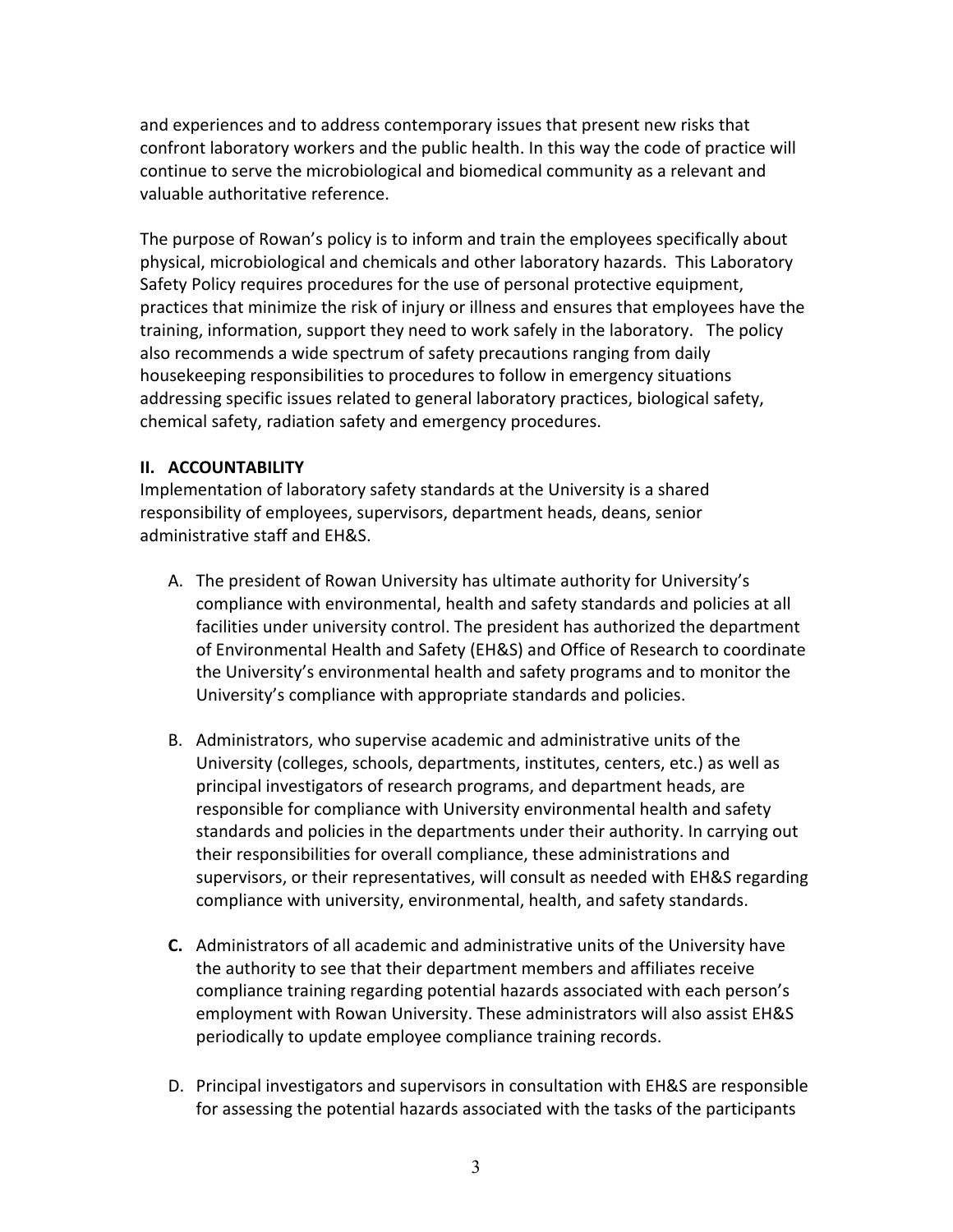in the programs under their authority, and also for determining their ability to perform those tasks safely. Each principal investigator must consult individually with EH&S concerning their laboratories. Therefore, each principal investigator or supervisor is responsible for making sure that the participants in their programs are adequately trained according to both institutional EH&Sestablished requirements and training, and laboratory-specific standard operating procedures that the PI makes available for laboratory personnel. EH&S will track and monitor the institutional training requirements on an annual basis while the PI will track the laboratory-specific training requirements. If participants' competence to perform assigned tasks safely is insufficient, as well as when a new job duty is assigned, or when new equipment or processes are introduced, they must be provided with compliance training.

- E. Under the Directions of Office of Research, University will establish a Laboratory Safety Committee to address issues of laboratory safety and implementation of the Laboratory Safety Program as described in this policy. The Committee will include Responsible Investigators, clinical laboratory representatives, representatives from the School/Unit/Department, Office of Research, graduate students and EH&S.
- F. Office of Research will establish Institutional Biosafety Committee whose composition meets the requirements of the NIH "Guidelines for Research Involving Recombinant DNA and Synthetic DNA Molecules" to be established to review, approve and oversee protocols involving recombinant DNA molecules, select agents, and pathogenic microorganisms, mutagenic, carcinogenic, genotoxic and teratogenic agents or potentially infectious materials requiring work at the Biological Safety Level 2 or greater. Principal investigators are required to report to IBC all activities that fall under the Biosafety Level 1. The Office of Research will maintain an inventory of such activities.
- G. Under the authority of the University through technical assistance and oversight, EH&S and Office of Research will direct the campus toward compliance with environmental health & safety practices that are required by laws or regulations.
- H. EH&S in collaboration with Office of Research is responsible for providing resources for

Colleges, Schools and Departments in the development of standard operating procedures (SOPs) by identifying potentially hazardous operations, and risk management strategies, for acquiring/developing training modules and providing safety training conducting periodic safety audits towards achieving safe work practices to remain in compliance with applicable regulations. EHS will also provide specialized or dedicated operational services to Colleges, Schools and Departments.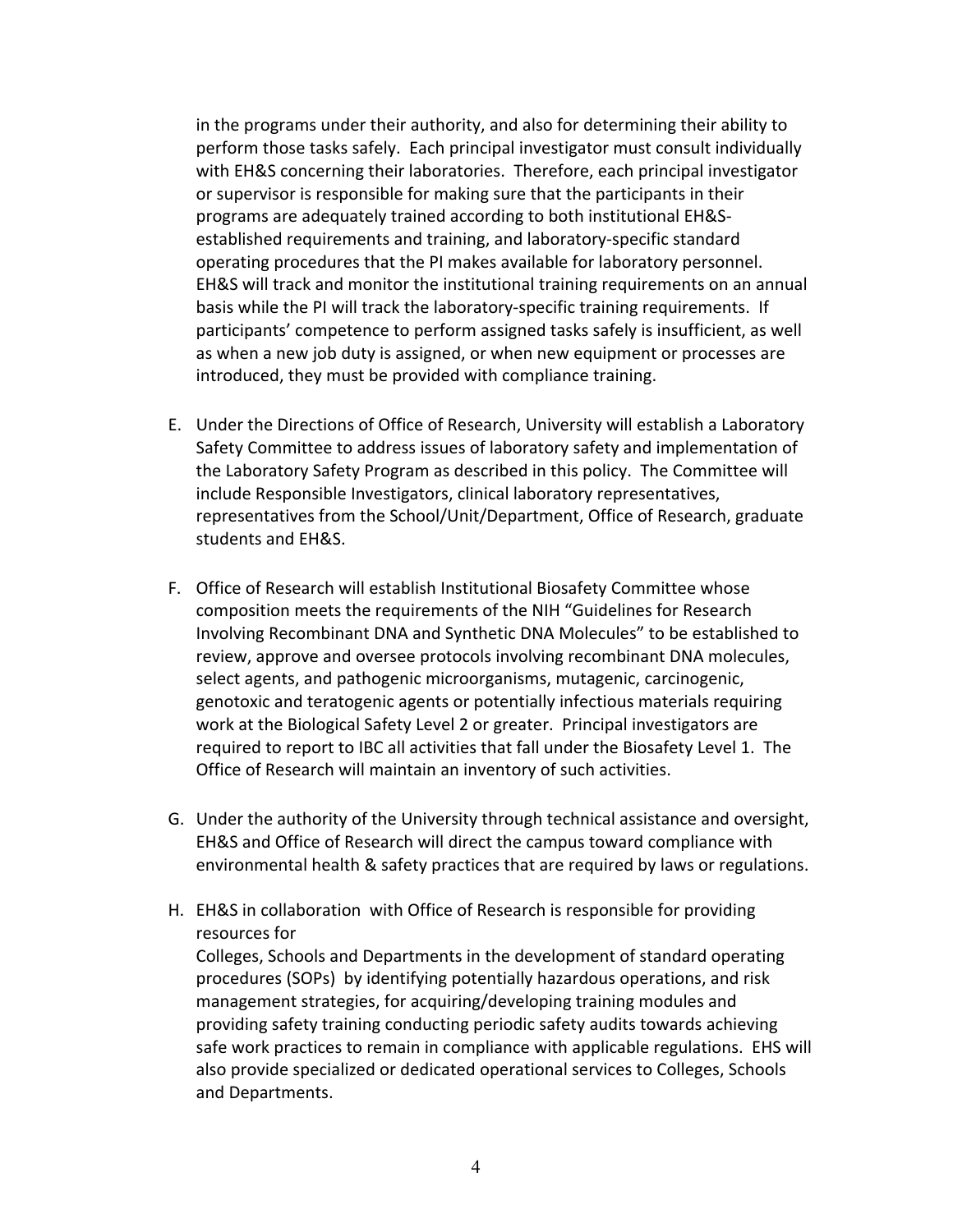- I. EH&S in collaboration with Office of Research will develop and provide its faculty and students laboratory safety manuals. These are a collection of resources for individuals working in research and teaching laboratories. It includes a compilation of safe work procedures, chemical, biological and radioactive material safety and procedural information and laboratory equipment safety and use information. Departments, Investigators and individuals preparing standard operating procedures are directed to utilize these manuals to develop laboratory specific SOPs.
- J. EH&S shall have the authority to audit and recommend appropriate corrective or planning strategies, including the development of safety programs.
- K. EH&S will consult with external agencies or regulatory bodies as necessary and appropriate, on behalf of the University.
- L. EH&S is authorized to survey and monitor all areas of the campus to assess environmental risks, life safety exposures, and training requirements, and to recommend improvements.
- M. EH&S will submit written reports identifying hazards and recommending corrective action as they occur. In the presence of severe hazards or in the case of non-compliance with local, state, and federal regulations or university policies, improvements will be required.
- N. EH&S's director or designee has the authority to issue, following appropriate investigation, noncompliance citations to the appropriate individuals and administrators for lack of improvements in response to a formal report or recommendation.

Copies of any formal reports and noncompliance citations associated with unsafe work practices will be provided to the individual, his or her immediate supervisor, and to other administrators with responsibility for the activity involved. Performance evaluations of all employees will include review of noncompliance citations, as they relate to their job duties for one year.

- O. EH&S' director or designee has the authority to immediately suspend or restrict any operation that
	- presents a serious hazard (real or potential) associated with the health, life, safety, or welfare of campus personnel or the public, or
	- is found to be a violation of regulatory standards, or
	- is detrimental to the environment.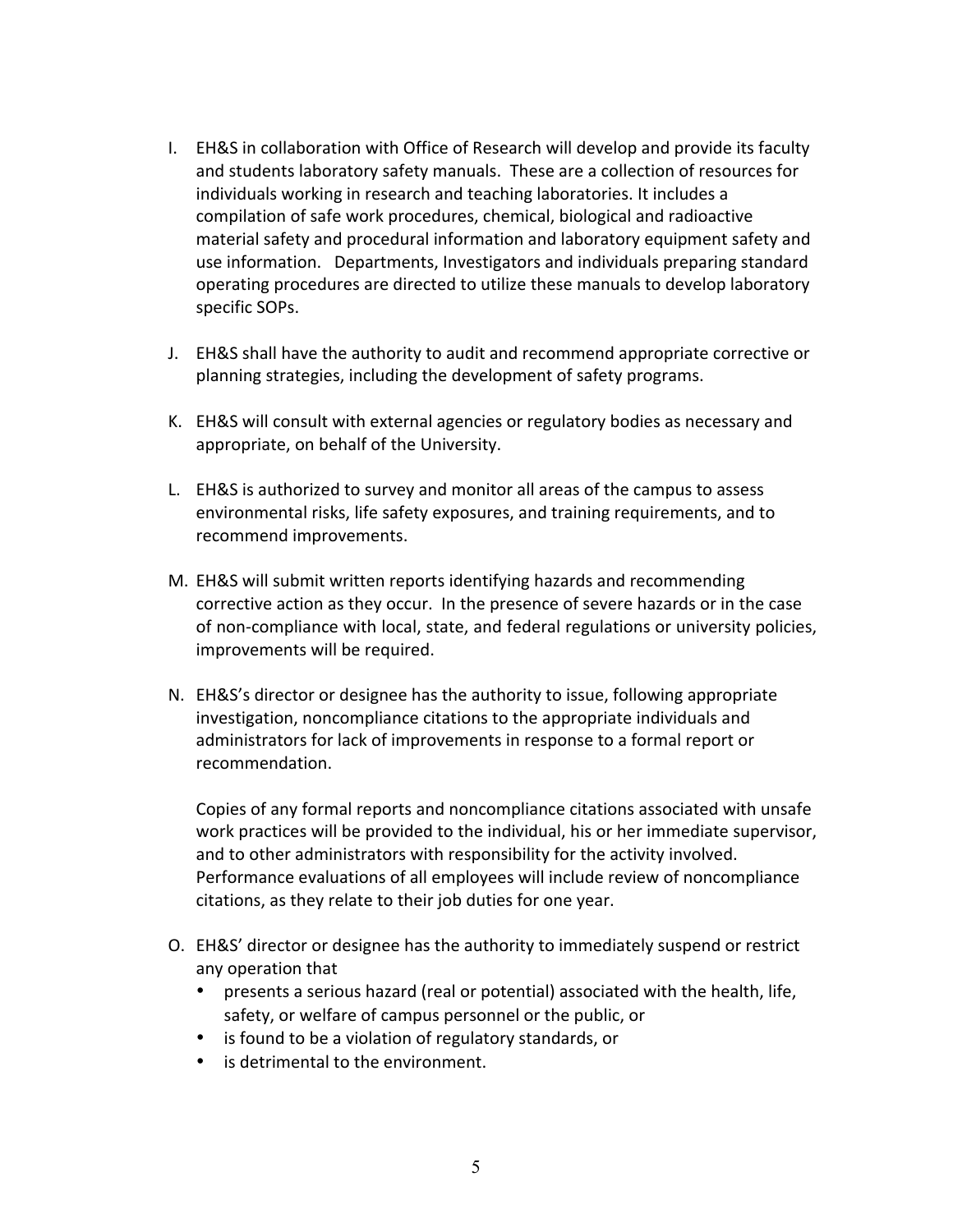Assistance from the relevant administrator, principal investigator or supervisor will be requested while making determinations listed above.

In the event that EH&S orders cessation of an activity, EH&S will immediately communicate the problem(s) and violation(s) to the individual, to his or her direct supervisor, to other administrators with responsibility for the department and the Dean of College or School involved and the appropriate regulatory agency when required by law.

The activity may be resumed only with the approval of the EH&S director or designee in consultation with the provost or vice president for research as appropriate and the relevant administrators or supervisors.

All questions related to laboratory safety should be directed to Environmental Health and Safety, (856) 256-5015 (Glassboro Campus) or (856)-566-6189 or Office of Research, 856 256-4058.

#### **III. APPLICABILITY**

This policy applies to all laboratories being used for research or clinical purposes under the auspices of the University by all Schools/Units/Departments located in all Rowan University- owned, leased or operated facilities.

#### **IV. DEFINITIONS**

Laboratory - a facility where relatively small quantities of hazardous chemicals or biological agents are used on a non-production basis for research or clinical purposes. 

**Laboratory Personnel** - employees, students and other persons conducting research and clinical activities in Rowan laboratories, regardless of Rowan University employment status.

**Particularly Hazardous Substance -** any substance which meets the criteria defined in the PEOSH Laboratory Safety Standard of "select carcinogen," reproductive toxin, or substance with a high degree of acute toxicity (rat oral LD50 less than 50 mg/kg.).

**Responsible Investigator** – Rowan University faculty member who has been assigned or sharing a laboratory space with another investigator.

**Responsible Facility Official (RFO)** - ensures management oversight of the transfer of select agents, consistent with the CDC Guidelines.

**Recombinant DNA and Synthetic Nucleic Acid Molecules - Consistent with the NIH** Guidelines, recombinant DNA molecules are either: (i) molecules that are constructed outside living cells by joining natural or synthetic DNA segments to DNA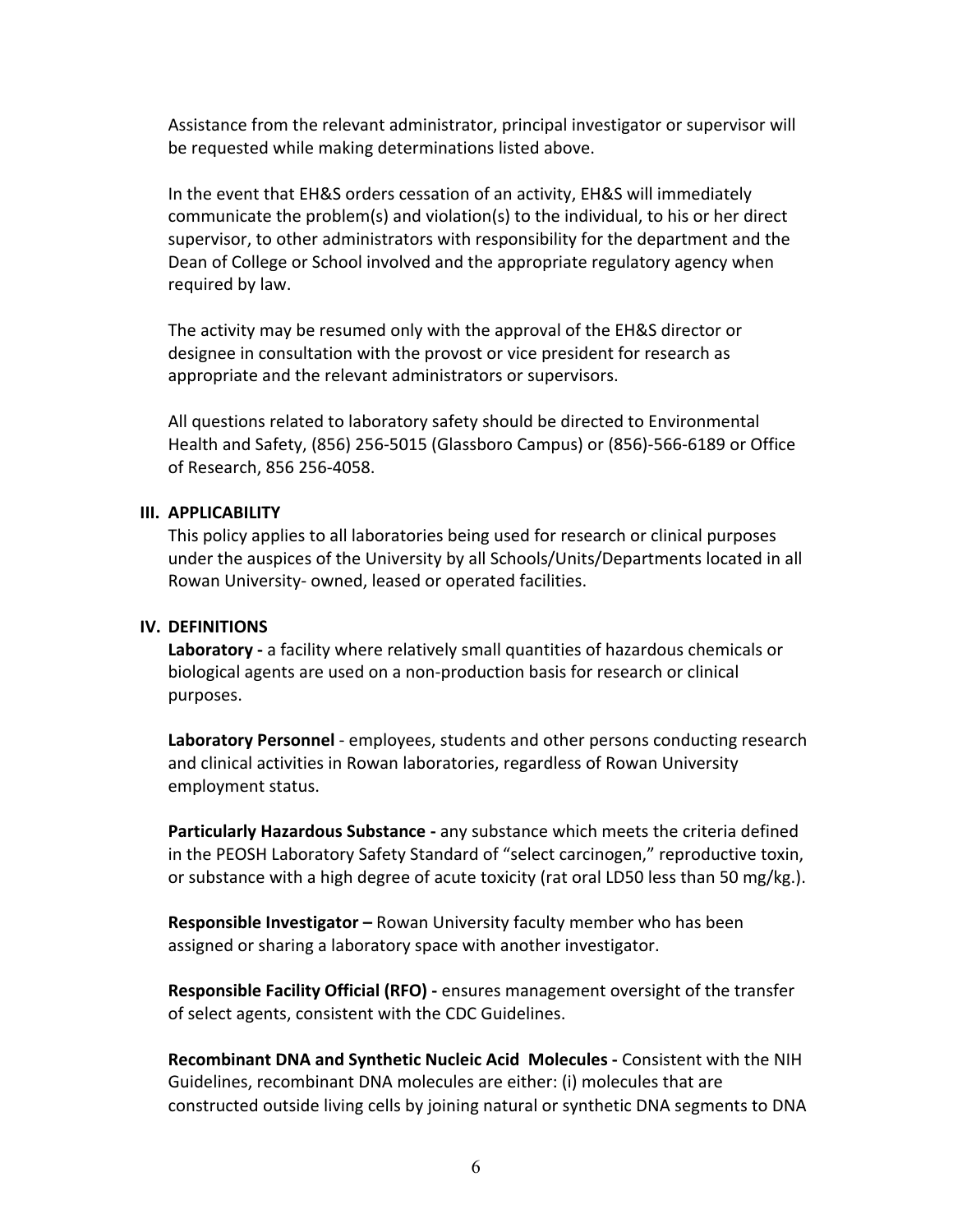molecules that can replicate in a living cell; or (ii) molecules that result from the replication of those described in (i) above.

**Select Agent** - Select agents are specific pathogens and toxins as defined by Title 42 CFR Parts 73.4 and 73.5. Registration with the Secretary of the Department of Health and Human Services and approval by the Institutional Biosafety Committee is required before possession, use, and transfer of select agents and toxins.

## **V. REFERENCES**

- A. The Public Employees Occupational Safety and Health Act, (PEOSHA) 29 CFR I9I0l450, as implemented by the New Jersey Department of Labor, NJAC l2:l00-4.2
- B. The NIH Guidelines for Research Involving Recombinant DNA Molecules http://oba.od.nih.gov/oba/rac/Guidelines/NIH\_Guidelines.htm.
- C. The Biosafety guidelines set out in NIH's publication "Biosafety in Microbiological and Biomedical Laboratories" http://www.cdc.gov/biosafety/publications/bmbl5/BMBL.pdf.
- D. Federal requirements for Facilities Possession, Use, and Transfer of Select Agents and Toxins, 42 CFR Part 73; Code of Federal Regulations, Title 42, Section, Part 72, Interstate Shipment of Etiologic Agents, Additional Requirements for Facilities Transferring or Receiving Select Agents. http://www.cdc.gov/phpr/dsat.htm.
- E. USA Patriot Act 2001, Public Law 107-56. http://www.gpo.gov/fdsys/pkg/PLAW-107publ56/html/PLAW-107publ56.htm.
- F. Public Health Security and Bioterrorism Preparedness and Response Act of 2002, Public Law 107-188, (g) Guidelines of the Center for Disease Control.
- G. Department of Labor. Occupational Health & Safety. Code of Federal Regulations **Title** 29 - Labor; Subtitle B – Regulations Relating to Labor, Chapter XVII – Occupational Safety and Health Administration (DoL), part 1910 - Occupational Health and Safety Standards.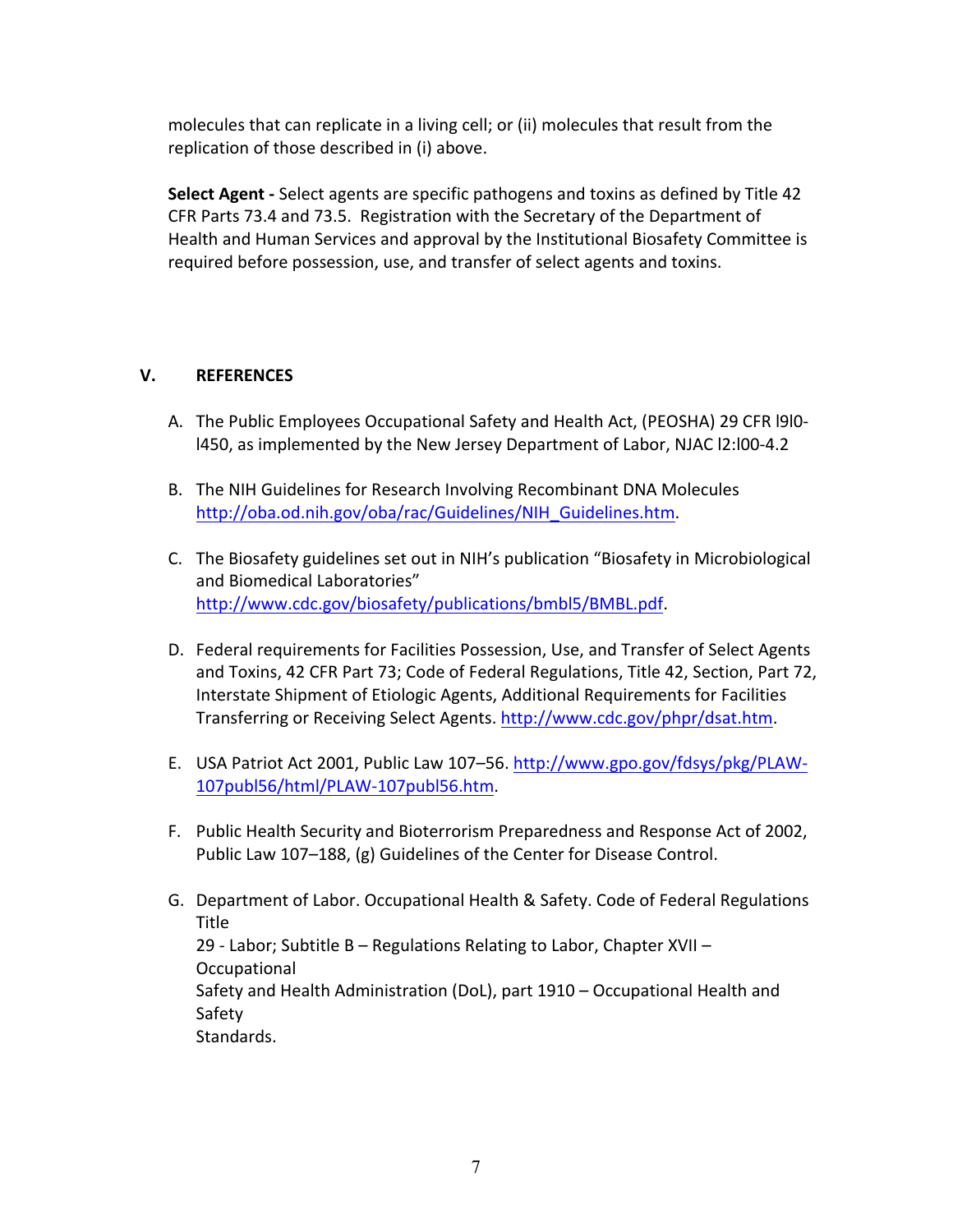- H. Energy Restructuring Act of 1974, Nuclear Regulatory Commission Standards and Regulations. Department of Energy. Code of Federal Regulations Title  $10 -$ Energy; Part 20 - Standards for Protection Against Radiation.
- I. Prudent Practices in the Laboratory: Handling and Management of Chemical Hazards, Updated Edition (2011) Board on Chemical Sciences and Technology. National Research Council.

The following Rowan University Safety Manuals provide guidance for safe laboratory practices

- 1. General Laboratory Safety manual.
- 2. Biosafety Manual
- 3. Chemical Hygiene Plan
- 4. Bloodborne pathogen Manual
- 5. NJ Workers and Community Right-To-Know

## **VI. POLICY**

Rowan University provides a comprehensive health and safety program for all University laboratories which is described in the Laboratory Safety Plan. The program will be coordinated with other University health and safety policies, including those outlined in Section II of this Policy to ensure comprehensive, customized and non-redundant coverage. Pursuant to this program, minimum laboratory safety standards, which comply with applicable Federal and State regulations and guidelines, are established in a written Laboratory Safety Plan for each School/Unit/Department. The exact requirements of such plans are decided by EH&S, in conjunction with representatives from each School/Unit/Department. The Laboratory Safety Plan contains minimum safety standards which apply to all University laboratories. In addition to the Laboratory Safety Plan, the Select Agents Program is described in this policy.

## A. Requirements

1. Laboratory Safety Plan

EH&S in collaboration with Office of Research shall establish a Laboratory Safety Plan for each School/Unit/Department. Each plan shall include all of the required components listed in this Policy Section VI and made available to all laboratory personnel who work in laboratories and/or who provide support services that involve laboratories. If desired, Schools/Units/Departments may use an alternative plan as long as it includes all of the components of this Policy Section VI as well as the Rowan University's Minimum Laboratory Safety standards. All such plans, including alternative plans, must be reviewed and updated annually by the School/Unit/Department, in conjunction with EH&S to reflect any pertinent changes.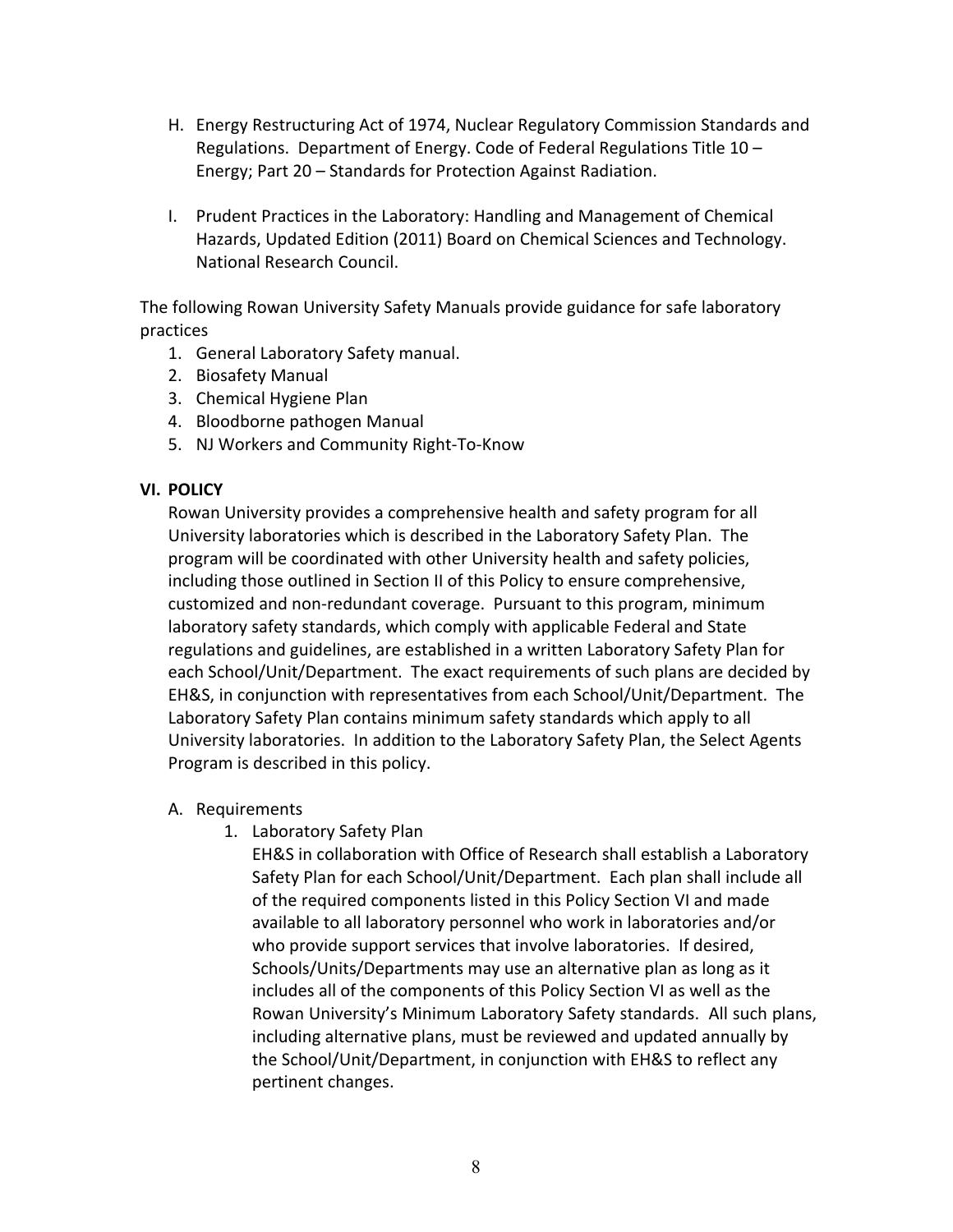- 2. Required Components of Plan
	- a) Establishing SOPs:

Written procedures must be developed about common topics, such as working alone, vacating laboratories, conducting laboratory safety audits, storing chemicals, using refrigerators and cold rooms, allowing visitors in laboratories, and permitting unattended operations. Copies of such procedures will be available to all laboratory personnel, to EH&S and will be used in employee training.

b) Controlling Exposure:

Preventative measures must be designed to ensure that exposure of employees to chemical substances is minimized and kept within professionally recognized standards. Such measures will include an appropriate combination of engineering controls, work practices and personal protective equipment.

c) Training:

All employees shall receive initial and subsequent periodic instruction in those safety topics specifically described in the Laboratory Safety Plan. Training is provided annually by EH&S.

d) Requiring Prior Approval:

A prior approval process must be established for those activities, specified in the plan, which may pose an increased risk to laboratory personnel and others who may be present. Examples of activities which may require prior approval include working with a particularly hazardous chemical, or working alone after 5:00 pm.

e) Ensuring Medical Consultation:

Medical consultation attention must be available when laboratory personnel develop symptoms associated with exposure to hazardous chemicals, and/or when air monitoring indicates that laboratory personnel have received chemical exposures over regulatory limits, and/or when a spill or other incident results in an acute exposure.

- f) Personnel Working with Particularly Hazardous Substances: Special procedures must be established which set out requirements governing the use of particularly hazardous chemicals, as defined by this policy
- g) Establishing Emergency Procedures and Equipment: Written emergency procedures for fires, spills, exposures and other likely laboratory accidents must be written and prominently displayed. Emergency equipment such as fire extinguishers, safety showers, and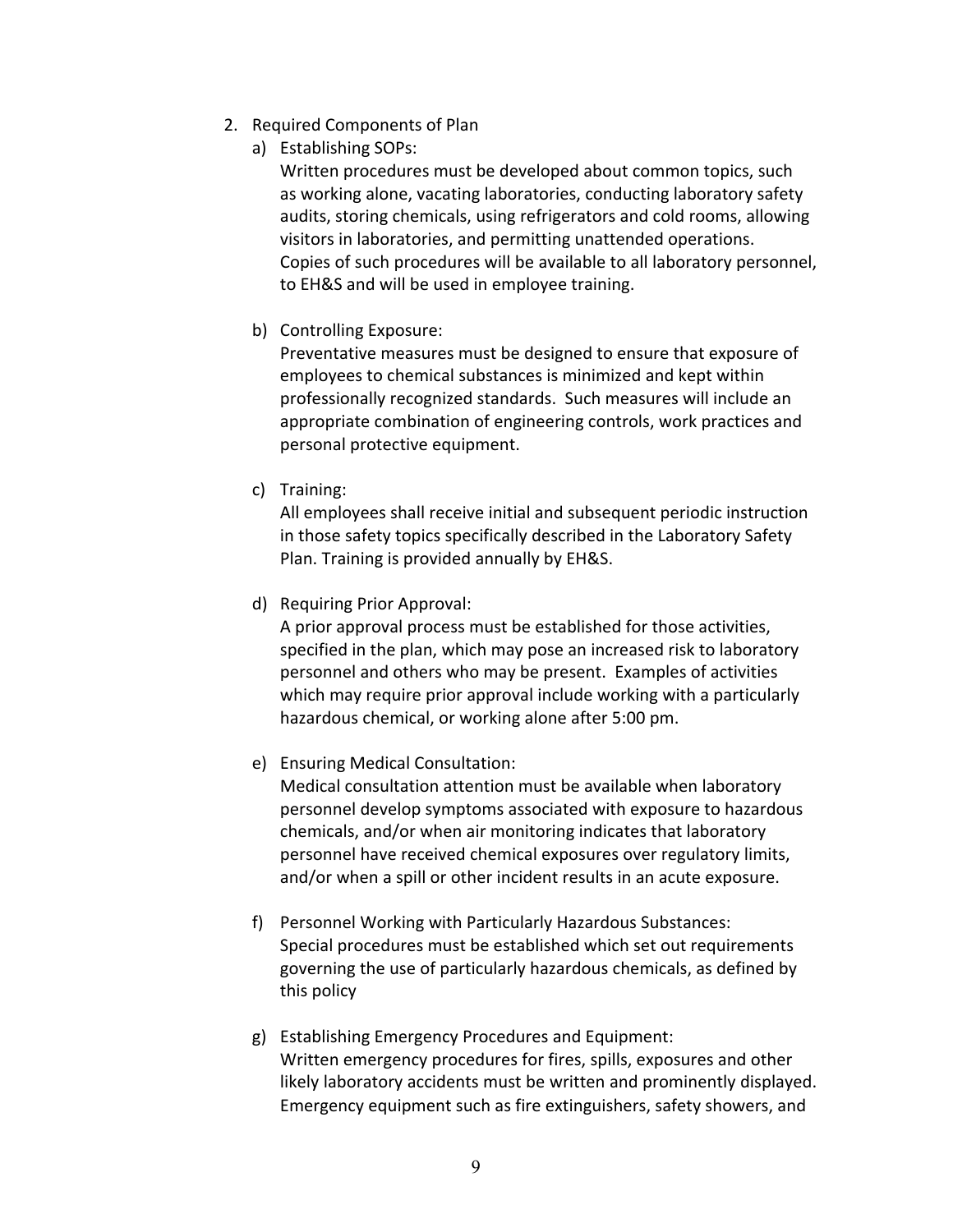eyewashes shall be readily accessible and kept in usable condition. EH&S is responsible for maintaining and inspecting emergency equipment as necessary.

- h) Maintaining Properly Functioning Protective Equipment: Protective equipment, such as chemical fume hoods, safety showers, eyewashes, and biological safety cabinets shall be maintained and tested in accordance with any and all applicable regulations and with the manufacturer's recommendations. The Laboratory Safety Plan shall clearly specify who will be responsible for properly maintaining this equipment and for documenting in writing such maintenance.
- i). Monitoring Exposure:

Laboratory personnel who, either have been exposed or who exhibit symptoms consistent with exposure, shall be regularly assessed and monitored by Environmental & Occupational Health Support Services (EOHSS) in accordance with applicable regulations. Whenever possible, laboratory personnel will be notified of the results of monitoring within three (3) working days of the receipt of results. The PEOSH mandated maximum allowable time of fifteen (I5) days between receipt of the results and notification, shall at no time be exceeded.

- i) Keeping Records: Records of the Laboratory Safety will be maintained in the offices of EH&S. Records include training records, monitoring records, investigation and analysis and actions per university record keeping policy.
- B. Responsibilities
	- 1. Select Agent Program

Select Agent Toxins are certain toxins of biological origin which are to subject to stringent regulatory requirements under 42 CFR 73 for their potential to pose a severe threat to public, animal or plant health or to animal or plant products. These toxins, along with specified biological agents (viruses, bacteria, fungi), fall under the oversight of the National Select Agents Registry (NSAR) Program

http://www.selectagents.gov/Select%20Agents%20and%20Toxins.html. The Select Agents Program (SAP) at Rowan University ensures compliance with all applicable federal regulations (7 CFR Part 331, 9 CFR Part 121, and 42 CFR part 73) as well as the NIH Guidelines and the standards set forth in Biosafety in Microbiological and Biomedical Laboratories 5th ed.